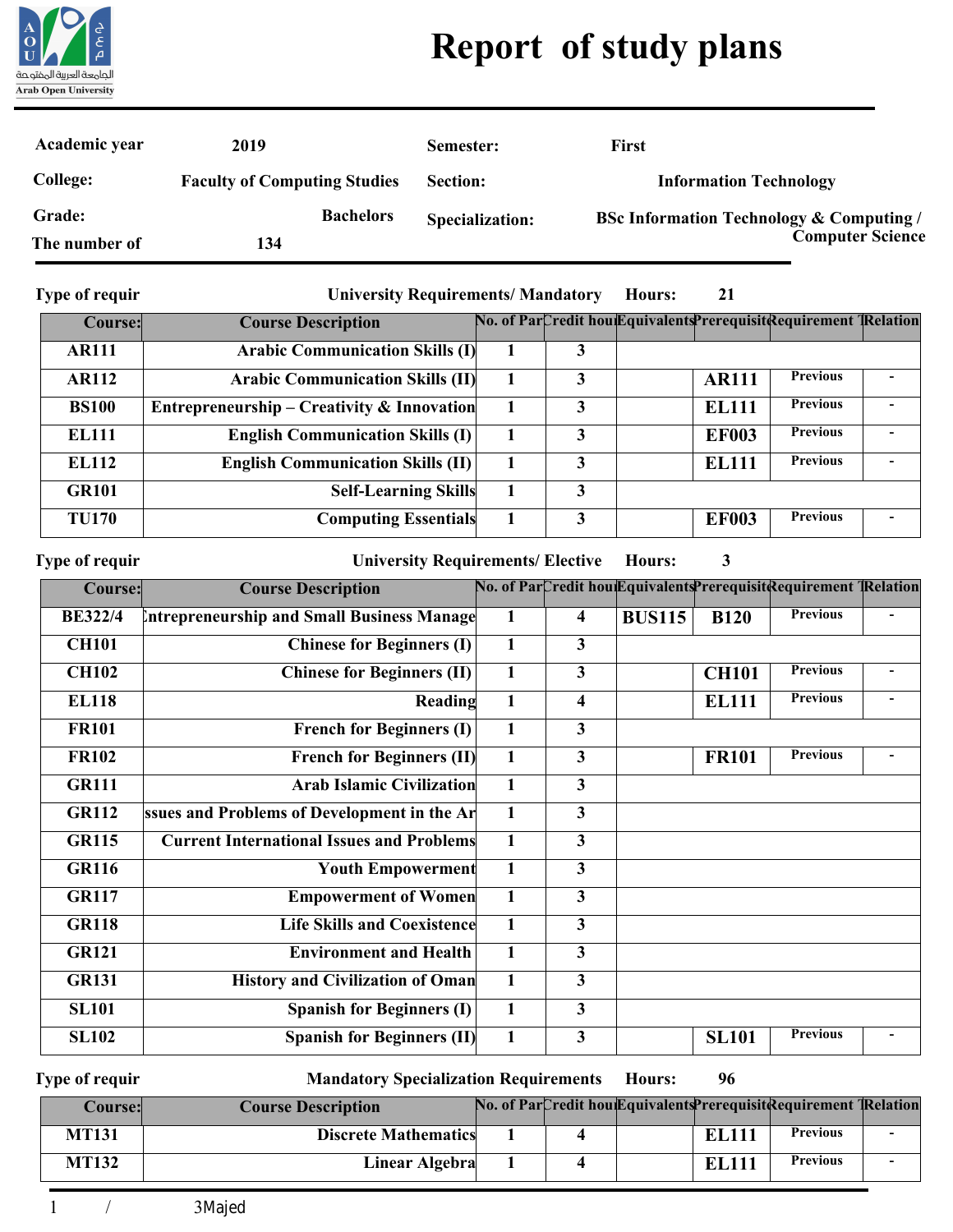

## **Report of study plans**

| Academic year           | 2019                                                   | Semester:        |                               | First        |                                                                                |                                                                    |                 |  |
|-------------------------|--------------------------------------------------------|------------------|-------------------------------|--------------|--------------------------------------------------------------------------------|--------------------------------------------------------------------|-----------------|--|
| College:                | <b>Faculty of Computing Studies</b><br><b>Section:</b> |                  | <b>Information Technology</b> |              |                                                                                |                                                                    |                 |  |
| Grade:<br>The number of | <b>Bachelors</b><br>134                                | Specialization:  |                               |              | <b>BSc Information Technology &amp; Computing /</b><br><b>Computer Science</b> |                                                                    |                 |  |
| <b>Type of requir</b>   | <b>Mandatory Specialization Requirements</b>           |                  |                               | Hours:       | 96                                                                             |                                                                    |                 |  |
| Course:                 | <b>Course Description</b>                              |                  |                               |              |                                                                                | No. of ParCredit hou Equivalents Prerequisit Requirement TRelation |                 |  |
| <b>TM103</b>            | <b>Computer Organization and Architecture</b>          | 1                | 4                             |              | <b>EL111</b>                                                                   | <b>Previous</b>                                                    |                 |  |
| <b>TM105</b>            | <b>Introduction to Programming</b>                     | $\mathbf{1}$     | 4                             |              | <b>EL111</b>                                                                   | <b>Previous</b>                                                    |                 |  |
| <b>TM111</b>            | ntroduction to Computing and Information T             | 1                | 8                             | <b>M150</b>  | <b>EL111</b>                                                                   | <b>Previous</b>                                                    |                 |  |
|                         |                                                        |                  |                               | <b>M150A</b> |                                                                                |                                                                    |                 |  |
|                         |                                                        |                  |                               | <b>M150B</b> |                                                                                |                                                                    |                 |  |
| <b>TM112</b>            | ntroduction to Computing and Information T             | 1                | 8                             | T175         | <b>TM111</b>                                                                   | <b>Previous</b>                                                    |                 |  |
|                         |                                                        |                  |                               | <b>T175A</b> |                                                                                |                                                                    |                 |  |
|                         |                                                        |                  |                               | <b>T175B</b> |                                                                                |                                                                    |                 |  |
| M251                    | <b>Object-Oriented Programming using Java</b>          | 1                | 8                             | M253         | <b>TM105</b>                                                                   | <b>Previous</b>                                                    |                 |  |
|                         |                                                        |                  |                               | M257         |                                                                                |                                                                    |                 |  |
| M269                    | <b>Algorithms, Data Structures and Computabili</b>     | 1                | 8                             | M256         | <b>TM105</b>                                                                   | <b>Previous</b>                                                    | And             |  |
|                         |                                                        |                  |                               |              | <b>MT131</b>                                                                   | <b>Previous</b>                                                    | And             |  |
| T227                    | <b>Change, Strategy and Project at Work</b>            | $\mathbf{1}$     | 8                             | M299         | <b>TM112</b>                                                                   | <b>Previous</b>                                                    |                 |  |
| <b>TM240</b>            | <b>Computer Graphics and Multimedia</b>                | $\mathbf{1}$     | $\overline{\mathbf{4}}$       | <b>CS240</b> | <b>TM105</b>                                                                   | <b>Previous</b>                                                    | And             |  |
|                         |                                                        |                  |                               |              | <b>MT132</b>                                                                   | <b>Previous</b>                                                    | And             |  |
| <b>TM298</b>            | <b>Operating Systems</b>                               | 1                | $\overline{\mathbf{4}}$       | M298         | <b>TM105</b>                                                                   | <b>Previous</b>                                                    | And             |  |
|                         |                                                        |                  |                               |              | <b>TM103</b>                                                                   | <b>Previous</b>                                                    | And             |  |
| <b>TM351</b>            | <b>Data Management and Analysis</b>                    | 1                | 8                             | M359         | M269                                                                           | <b>Previous</b>                                                    | And             |  |
|                         |                                                        |                  |                               |              | M251                                                                           | <b>Previous</b>                                                    | And             |  |
| <b>TM354</b>            | <b>Software Engineering</b>                            | $\mathbf{1}$     | 8                             | M362         | M251                                                                           | <b>Previous</b>                                                    |                 |  |
| <b>TM366</b>            | <b>Artificial Intelligence</b>                         | $\mathbf{1}$     | 8                             | M366         | M269                                                                           | <b>Previous</b>                                                    |                 |  |
| <b>TM471</b>            | <b>Graduation Project</b>                              | $\boldsymbol{2}$ | 8                             | <b>T471A</b> | <b>TM351</b>                                                                   | Concurrent                                                         | <b>Or</b>       |  |
|                         |                                                        |                  |                               | <b>T471B</b> | <b>TM366</b>                                                                   | <b>Previous</b>                                                    | 0r              |  |
|                         |                                                        |                  |                               |              | <b>TM354</b>                                                                   | <b>Previous</b>                                                    | $\overline{0r}$ |  |

**Type of requir**

Faculty Requirements/ Mandatory Hours:

**8**

| Course:      | <b>Course Description</b>                             |  |             |              | No. of ParCredit hou Equivalents Prerequisit Requirement TRelation |  |
|--------------|-------------------------------------------------------|--|-------------|--------------|--------------------------------------------------------------------|--|
| <b>MT129</b> | <b>Calculus and Probability</b>                       |  |             | <b>EF003</b> | <b>Previous</b>                                                    |  |
| <b>TM260</b> | <b>Security, Ethics and Privacy in IT and Compul-</b> |  | M275        | <b>TM111</b> | <b>Previous</b>                                                    |  |
|              |                                                       |  | <b>M360</b> |              |                                                                    |  |